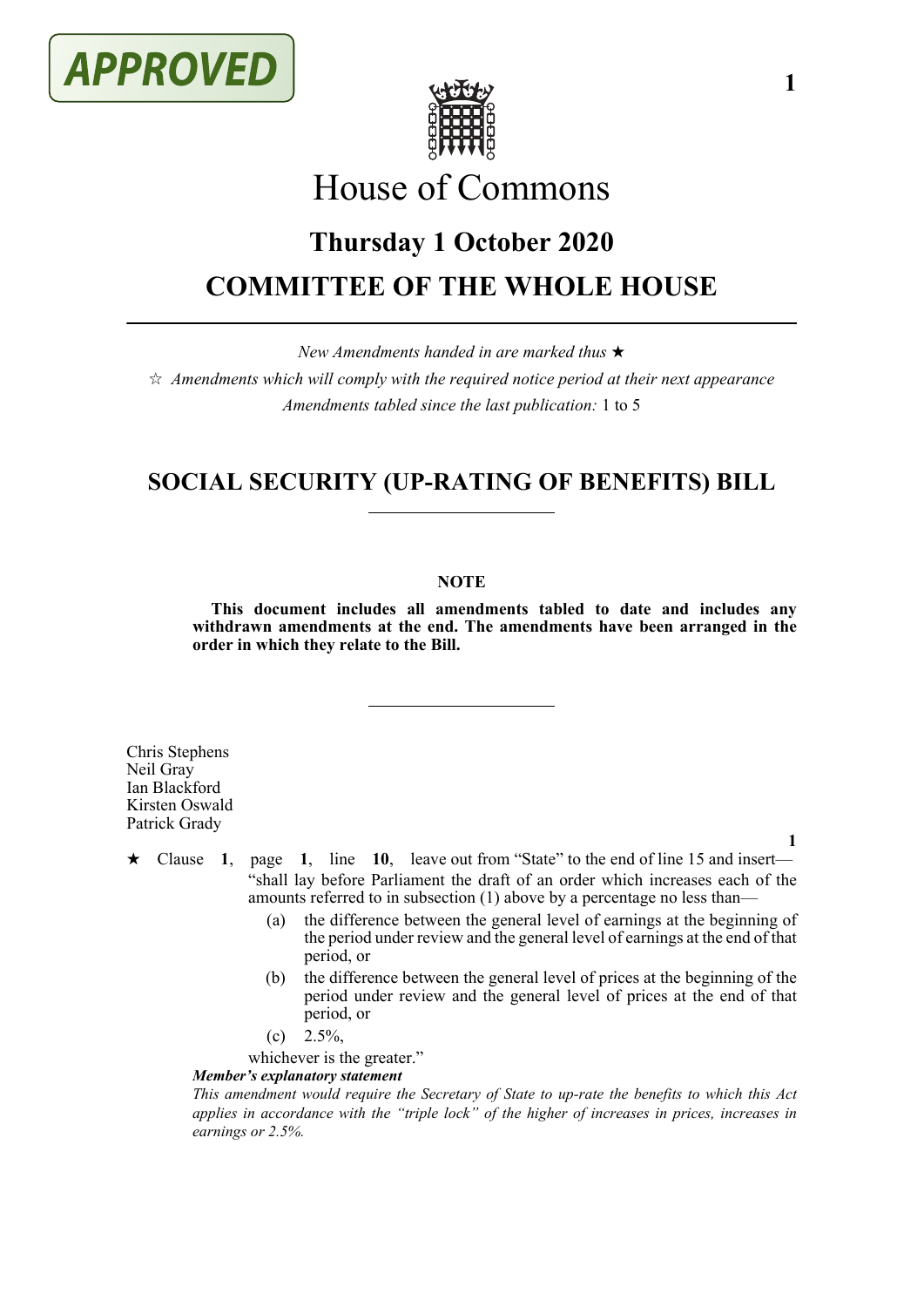#### **Social Security (Up-rating of Benefits) Bill,** *continued*

Chris Stephens Neil Gray Ian Blackford Kirsten Oswald Patrick Grady

 $\star$  Clause 1, page 1, line 23, at end insert—

- "(2C) No draft order laid before Parliament under section (2A) above may be made in the form of the draft until the Secretary of State has laid before Parliament a report containing an assessment of the impact of its effect on levels of poverty.
- (2D) The assessment required by paragraph 2C shall, in particular, consider the impact on levels of poverty in—
	- (a) Scotland, and
	- (b) Wales."

#### *Member's explanatory statement*

*This amendment would require the Secretary of State to lay before Parliament an assessment of the impact of the up-rating on levels of poverty, including in Scotland and Wales.*

Chris Stephens Neil Gray Ian Blackford Kirsten Oswald Patrick Grady

**3**

**4**

**2**

## $\star$  Clause 1, page 1, line 23, at end insert—

"(2C) No draft order laid before Parliament under section (2A) above may be made in the form of the draft until the Secretary of State has laid before Parliament a report containing an assessment of its impact on persons not ordinarily resident in Great Britain, including the impact of exempting any such persons from entitlement to up-rating increases granted by the order."

#### *Member's explanatory statement*

*This amendment would require the Secretary of State to lay before Parliament an assessment of the impact on those overseas pensioners whose pensions are frozen in accordance with Government policy.*

Chris Stephens Neil Gray Ian Blackford Kirsten Oswald Patrick Grady

- $\star$  Clause 1, page 1, line 23, at end insert—
	- "(2C) No power may be exercised under this or any other Act so as to exempt persons not ordinarily resident in Great Britain from entitlement to up-rating increases granted by an order made by virtue of section  $(2A)$  of this Act."

## *Member's explanatory statement*

*This amendment would ensure that this up-rating applied to all overseas pensioners, including those whose pensions have previously been frozen in accordance with Government policy.*